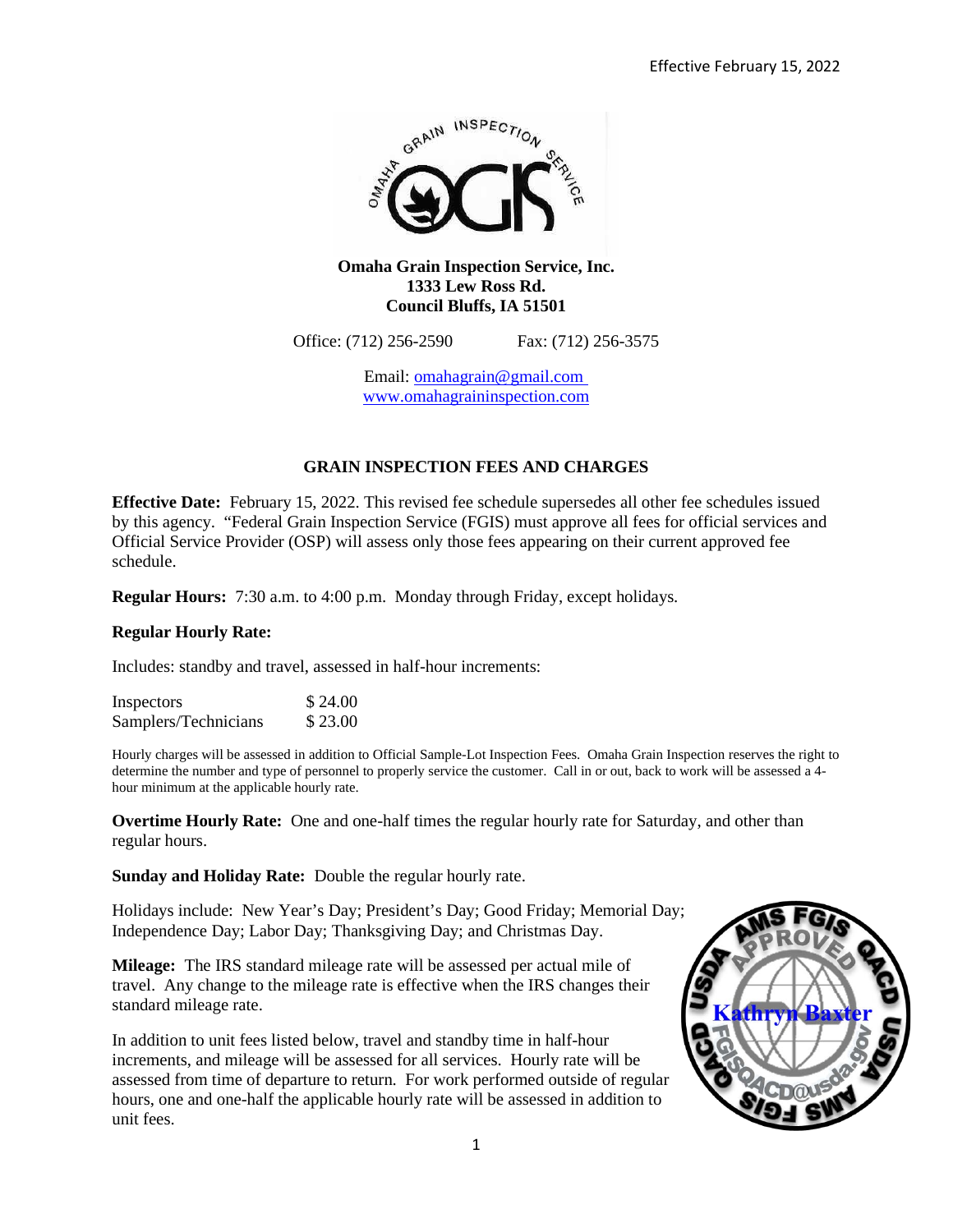**Official Inspection Service:** Includes certification, file retention, other services as indicated. The hourly rate for inspectors will be assessed in addition to the unit fee and charges for samplers/technicians.

- **FGIS Supervision Fees.** In addition to all other applicable fees, FGIS supervision fees for domestic U.S. grain shipments inspected and/or weighed, including land carrier shipments to Canada and Mexico, will be assessed at the current per metric ton rate identified in FGIS Directive 9180.74 Service Fees and Billing Codes, Attachment 2*.* Invoices will identify assessed supervision fees as separate line items per applicable carrier/unit type.
- **FGIS Administrative Tonnage Fees.** In addition to all other applicable fees, FGIS administrative tonnage fees for export grain shipments inspected and/or weighed, excluding land carrier shipments to Canada and Mexico, will be assessed at the current per metric ton rate identified in FGIS Directive 9180.74 Service Fees and Billing Codes, Attachment 1. Invoices will identify assessed administrative tonnage fees as separate line items per applicable carrier/unit type.

Official commercial inspection services are available upon request, and fees for these services may be negotiated on a case-by-case basis.

**A. Official Sample-Lot Inspection: Hourly charges will be assessed in addition to Official Sample-Lot Inspection Fees.**

| 1. Railcar, in or out. $(D/T)$                                                                                                                                                                                                                                                        | \$17.50 |
|---------------------------------------------------------------------------------------------------------------------------------------------------------------------------------------------------------------------------------------------------------------------------------------|---------|
| 2. Railcar, in or out. (Probe)                                                                                                                                                                                                                                                        | \$18.50 |
| 3. Barge and bulk lot inspection, per 1,000 bushels or fraction thereof.                                                                                                                                                                                                              | \$4.00  |
| 4. Truck or trailer, inbound or outbound, per unit                                                                                                                                                                                                                                    | \$11.74 |
| 5. Re-inspection, basis file sample.                                                                                                                                                                                                                                                  | \$9.50  |
| $\zeta$ , $\zeta$ , $\zeta$ , $\zeta$ , $\zeta$ , $\zeta$ , $\zeta$ , $\zeta$ , $\zeta$ , $\zeta$ , $\zeta$ , $\zeta$ , $\zeta$ , $\zeta$ , $\zeta$ , $\zeta$ , $\zeta$ , $\zeta$ , $\zeta$ , $\zeta$ , $\zeta$ , $\zeta$ , $\zeta$ , $\zeta$ , $\zeta$ , $\zeta$ , $\zeta$ , $\zeta$ |         |

- 6. Re-inspection, new sample basis; same as applicable carrier fee.
- 7. Factor only inspection; same as applicable carrier fee.
- 8. Containers each \$17.00 9. Official Weighing Service (per carrier) plus hourly rate \$5.00

# **B. Submitted Sample Inspection:**

**Unit train loaded as a submit will be assessed at appropriate hourly fee.**

1. Initial grade or Re-inspection, per sample. \$9.00 2. Damage factor only, per sample.  $$6.30$ 3. Other factors, per factor (in excess of one factor.) \$4.75

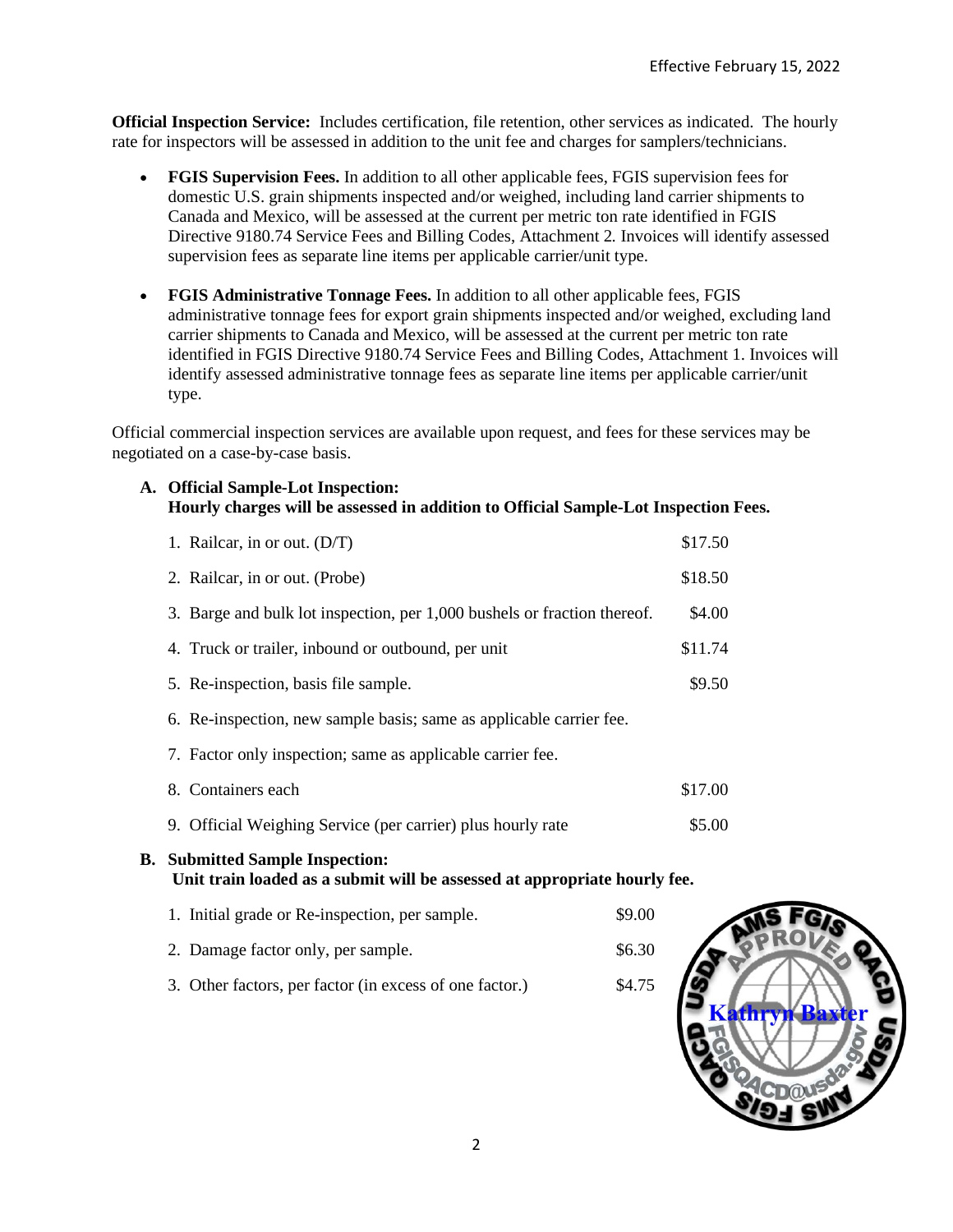| C. Other Official Inspection Services:                                                       |         |         |
|----------------------------------------------------------------------------------------------|---------|---------|
| 1. Wheat protein test, initial or re-inspection.                                             |         | \$6.00  |
| 2. Waxy corn test, per sample                                                                |         | \$11.50 |
| 3. Equipment and Check-testing D/T sampler; applicable hourly rates and mileage.             |         |         |
| 4. Barge stowage examination, per certificate                                                |         | \$30.00 |
| 5. Sampling only; applicable hourly rates and mileage.                                       |         |         |
| 6. Duplicate certificates or correction of applicant error.                                  |         | \$3.50  |
| 7. Stress crack analysis (corn.)                                                             |         | \$11.50 |
| 8. HVAC-Durum wheat additional when not a grading factor.                                    |         | \$5.75  |
| 9. Other grain count, when not a grading factor, per request.                                |         | \$6.00  |
| 10. Special delivery mailing (includes handling and mailing); actual charge.                 |         |         |
| 11. Wheat insect-damaged kernel determination, basis 100 grams<br>(as required per request.) |         | \$5.75  |
| 12. Aflatoxin testing (qualitative or quantitative.)                                         |         | \$32.00 |
| 13. Vomitoxin testing.                                                                       |         | \$32.00 |
| 14. Fumonisin testing.                                                                       |         | \$32.00 |
| 15. Soybean protein test, initial or re-inspection.                                          |         | \$6.00  |
| 16. Soybean oil test, initial or re-inspection.                                              |         | \$6.00  |
| 17. Soybean protein plus oil test.                                                           |         | \$8.00  |
| 18. Corn protein or starch or oil test.                                                      |         | \$5.50  |
| 19. Corn protein, starch and oil test.                                                       |         | \$6.30  |
| 20. Training per Hour, per Instructor, plus Travel Time and Mileage                          |         | \$65.00 |
| 21. Stowage Exam Certificate (per certificate).                                              |         | \$10.00 |
| 22. Furnish composite sample, per requested sample-plus                                      |         |         |
| shipping cost.                                                                               | \$10.00 |         |
| 23. Phytosanitary Certificate                                                                | \$10.00 |         |
| 24. Weight Certificate (per certificate)                                                     | \$2.00  |         |
| 25. Combined Lot Certification (per certificate                                              | \$20.00 |         |

**Applicable hourly rates will be assessed for all other services.**



3